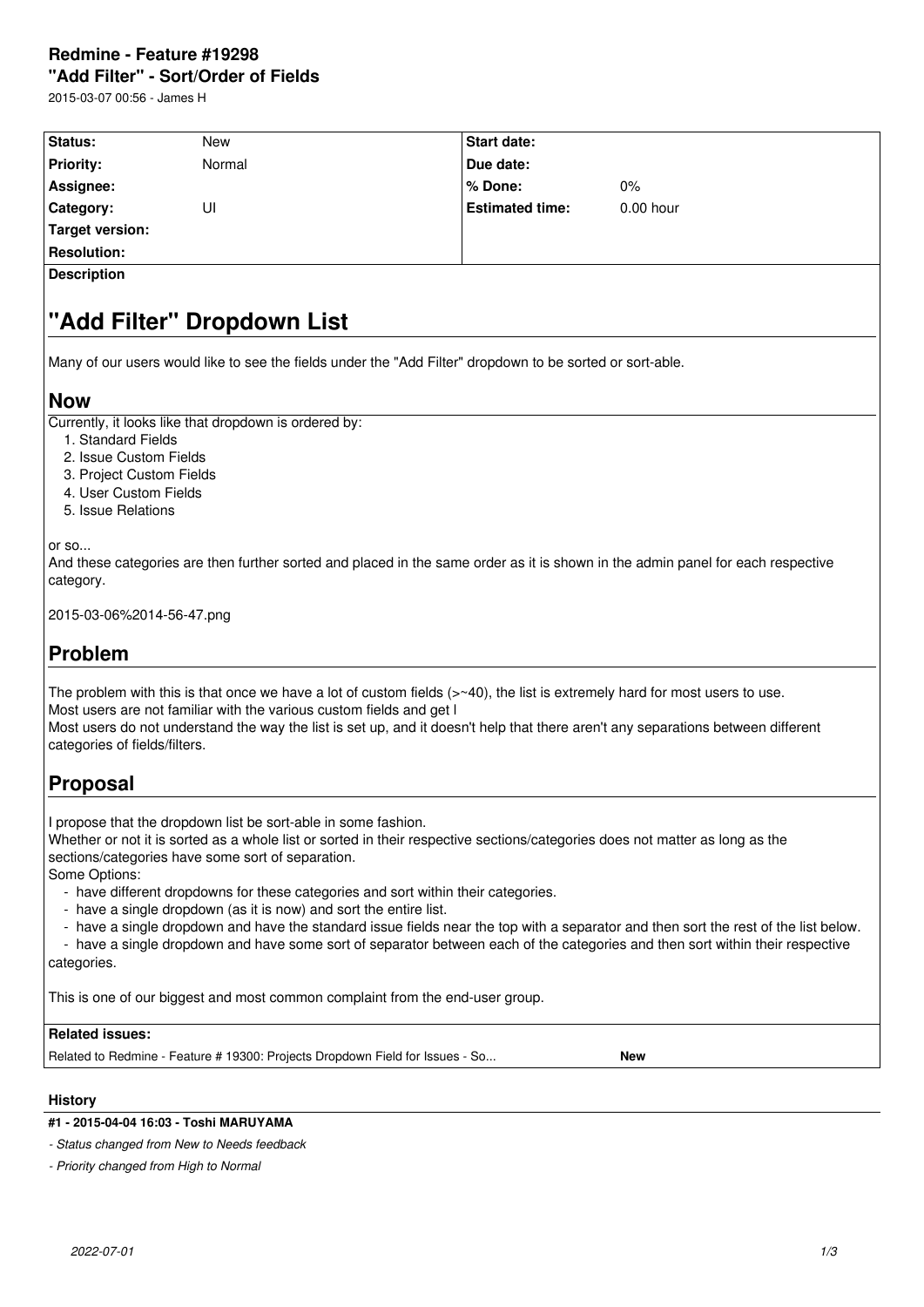It seems your description is based on Redmine 2.x. #13849 improved "Add Filter".

Could you update your feature request based on #13849?

#### **#2 - 2015-04-07 01:58 - James H**

*- File DynamicSearchFieldWatchers.png added*

Thank you for the Update!

Using a similar format as the one used above in my original post...

- Numbered Items are the actual filter fields.
- Unnumbered & Underlined Items are category labels.
- New suggested changes are **bolded**

### **Now**

1. Standard Fields 2. Issue Custom Fields **Assignee** 3. Assignee Standard Fields Date 4. Date Standard Fields 5. Date Custom Fields Project 6. Project Custom Fields **Author** 7. Author Custom Fields **Assignee** 7. Assignee Custom Fields Related Issues 8. Issue Relations

## **Proposed**

Personally, I would prefer to see the "Issue custom fields" come after all the standard fields...

1. Standard Fields Assignee 2. Assignee Standard Fields Date 3. Date Standard Fields 4. Date Custom Fields **Issue** - *I think this one warrants a category label of its own due to the sheer number of custom fields* 5. **Issue Custom Fields Project** 6. Project Custom Fields **Author** 7. Author Custom Fields Assignee 7. Assignee Custom Fields Related Issues 8. Issue Relations

#### OR

1. Standard Fields **Assignee** 2. Assignee Standard Fields Date 3. Date Standard Fields **Related Issues** 4. **Issue Relations** Segregates the entire list between Standard & Custom fields **Issue** 5. **Issue Custom Fields Date**